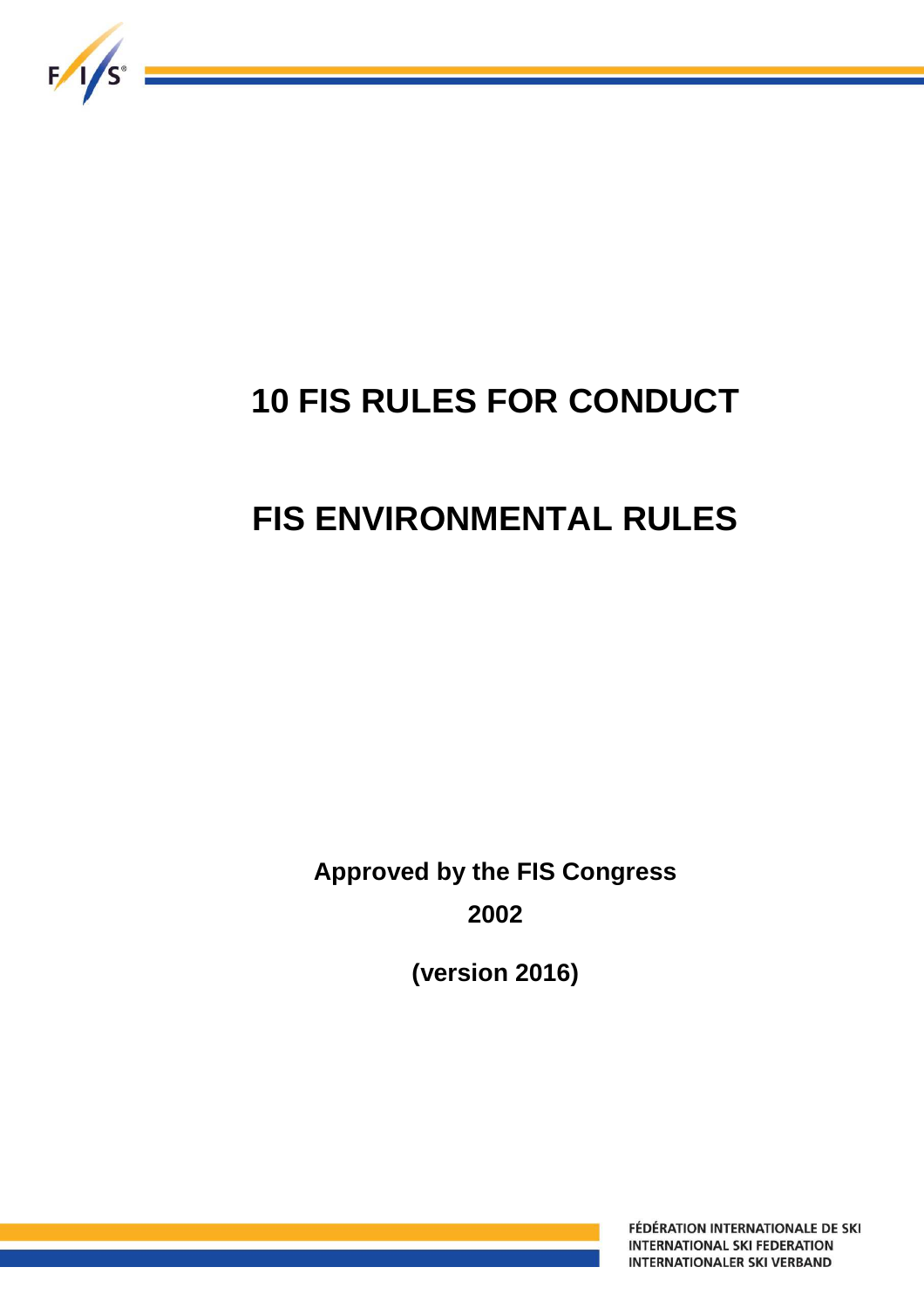

## **I. Rules for the Conduct of Skiers and Snowboarders**

FIS has since many decades published guidelines to assist in the promotion of skiing and snowboarding, such as the rules for the conduct of skiers and snowboarders. These are to be used for guidance only and are subject to and do not replace the specific rules applicable to any given ski area, course, park or competition.

The following document is the latest version of those guidelines.

## **1. Respect for others**

A skier or snowboarder must behave in such a way that he does not endanger or prejudice others.

## **2. Control of speed and skiing or snowboarding**

A skier or snowboarder must move in control. He must adapt his speed and manner of skiing or snowboarding to his personal ability and to the prevailing conditions of terrain, snow and weather as well as to the density of traffic.

## **3. Choice of route**

A skier or snowboarder coming from behind must choose his route in such a way that he does not endanger skiers or snowboarders ahead.

## **4. Overtaking**

A skier or snowboarder may overtake another skier or snowboarder above or below and to the right or to the left provided that he leaves enough space for the overtaken skier or snowboarder to make any voluntary or involuntary movement.

## **5. Entering, starting and moving upwards**

A skier or snowboarder entering a marked run, starting again after stopping or moving upwards on the slopes must look up and down the slopes that he can do so without endangering himself or others.

## **6. Stopping on the slope**

Unless absolutely necessary, a skier or snowboarder must avoid stopping on the slope in narrow places or where visibility is restricted. After a fall in such a place, a skier or snowboarder must move and clear of the slope as soon as possible.

## **7. Climbing and descending on foot**

A skier or snowboarder either climbing or descending on foot must keep to the side of the slope.

## **8. Respect for signs and markings**

A skier or snowboarder must respect all signs and markings.

## **9. Assistance**

At accidents, every skier or snowboarder is duty bound to assist.

## **10. Identification**

Every skier or snowboarder and witness, whether a responsible party or not, must exchange names and addresses following an accident.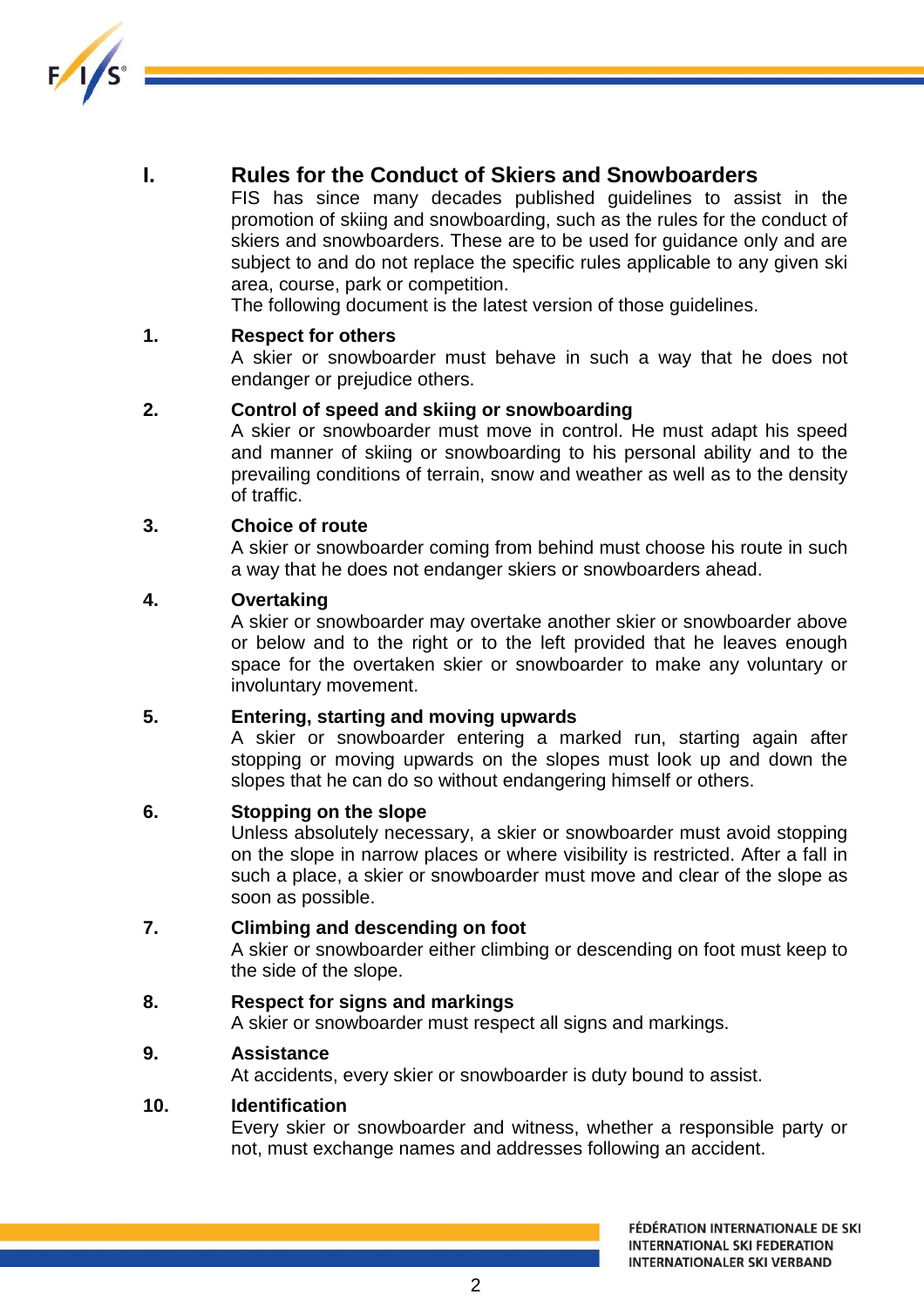

## **General Comments on the FIS Rules**

Skiing and Snowboarding like all sports entail risks.

The FIS Rules must be considered an ideal pattern of conduct for a responsible and careful skier or snowboarder and their purpose is to avoid accidents on the slope.

The FIS Rules apply to all skiers and snowboarders. The skier or snowboarder is obliged to be familiar with and to respect them.

If he fails to do so, his behaviour could expose him to civil and criminal liability in the event of an accident.

#### Rule 1

Skiers and snowboarders are responsible not only for their own behaviour but also for their defective equipment. This also applies to those using newly developed equipment.

#### Rule 2

Collisions usually happen because skiers or snowboarders are moving too fast, out of control or have failed to see others. A skier or snowboarder must be able to stop, turn and move within the ambit of his own vision.

In crowded areas or in places where visibility is reduced, skiers and snowboarders must move slowly especially at the edge of a steep slope, at the bottom of a slope and within areas surrounding ski lifts.

#### Rule 3

Skiing and snowboarding are free activity sports, where everyone may move where and as they please, provided that they abide by these rules and adapt their skiing and snowboarding to their personal ability and to the prevailing conditions on the mountain.

The skier or snowboarder in front has priority. The skier or snowboarder moving behind another in the same direction must keep sufficient distance between himself and the other skier or snowboarder so as to leave the preceding skier or snowboarder enough space to make all his movements freely.

## Rule 4

A skier or snowboarder who overtakes another is wholly responsible for completing that manoeuvre in such a way to cause no difficulty to the skier or snowboarder being overtaken. This responsibility rests with him until the overtaking manoeuvre has been completed. This rule applies even when overtaking a stationary skier or snowboarder.

## Rule 5

Experience proves that joining a slope or starting again after stopping is the sources of accidents. It is absolutely essential that a skier or snowboarder finding himself in this situation enters the slope safely and without causing an obstruction or danger to himself or others.

When he has started skiing or snowboarding properly again – even slowly – he has the benefit of rule 3 as against faster skiers and snowboarders coming from above or behind.

The development of carving skis and snowboards allows their users to carve and turn upwards on the slopes. Hence they move opposite to the general downhill traffic. They must, therefore, make sure in time that they can do so without endangering themselves and others.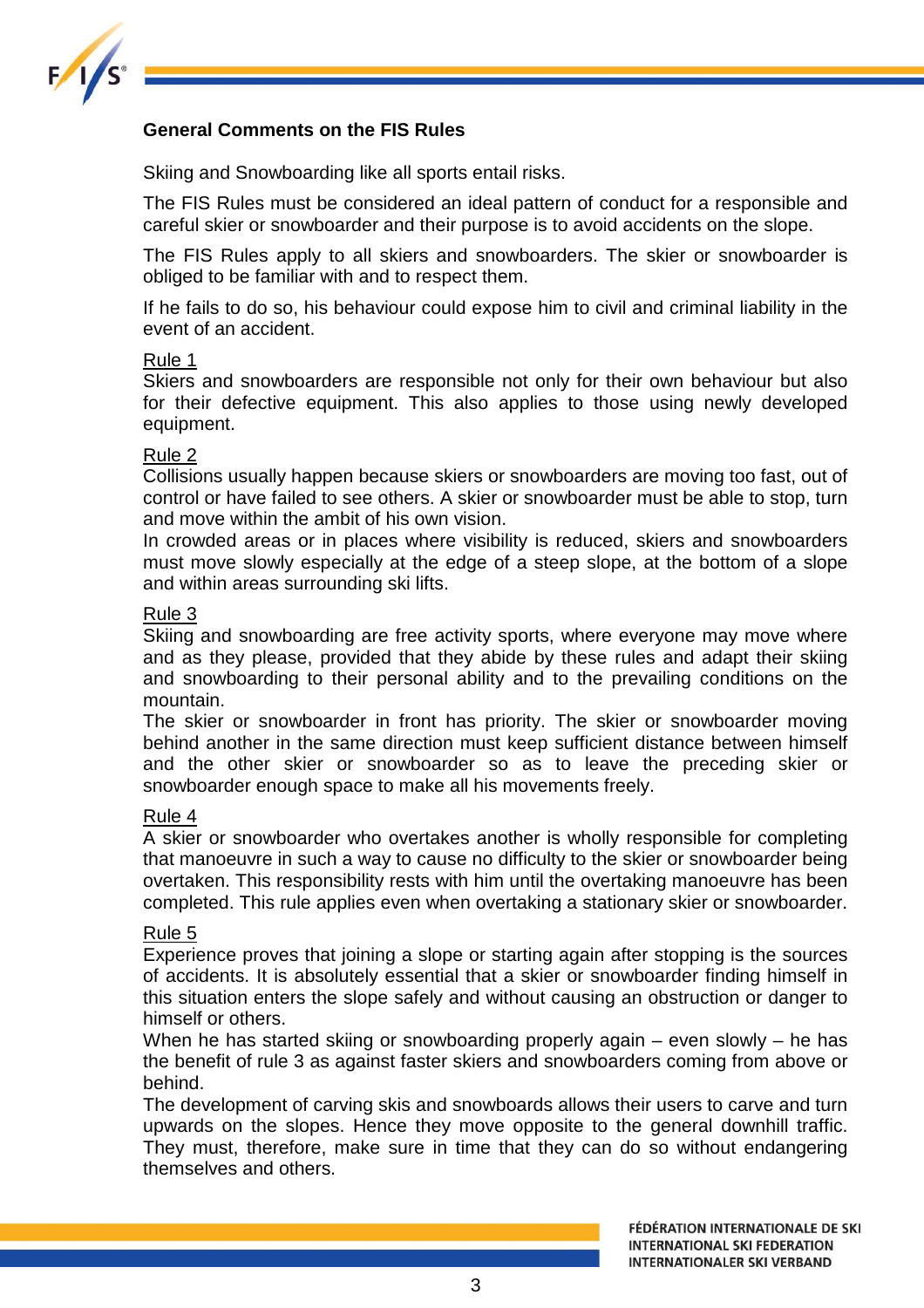

## Rule 6

Except on wide slopes stops must be made at the side of the slope. One must not stop in narrow places or where it is difficult to be seen from above.

## Rule 7

Moving against the general direction poses unexpected obstacles for the skiers and snowboarders.

Footprints damage the slope and can cause danger to skiers and snowboarders.

## Rule 8

The degree of difficulty of a slope is indicated in black, red, blue or green. A skier or snowboarder is free to choose whichever slope he wants.

The slopes are also marked with other signs showing direction or giving warnings of danger or closure. A sign closing a slope, like one denoting danger, must be strictly observed. Skiers and snowboarders should be aware that warning signs are posted in their own interests.

## Rule 9

It is a cardinal principle for all sportsmen that they should render assistance following an accident independent of any legal obligation to do so. Immediate First Aid should be given, the appropriate authorities alerted and the place of the accident marked to warn other skiers and snowboarders.

FIS hopes that a hit and run offence in skiing and snowboarding will incur a criminal conviction similar to hit and run offence on the road and that equivalent penalties will be imposed by all countries where such legislation is not already in force.

## Rule 10

Witnesses are of great importance in establishing a full and proper report of an accident and therefore everybody must consider that it is the duty as a responsible person to provide information as a witness.

Reports of the rescue service and of the police as well as photographs are of considerable assistance in determining civil and criminal liability.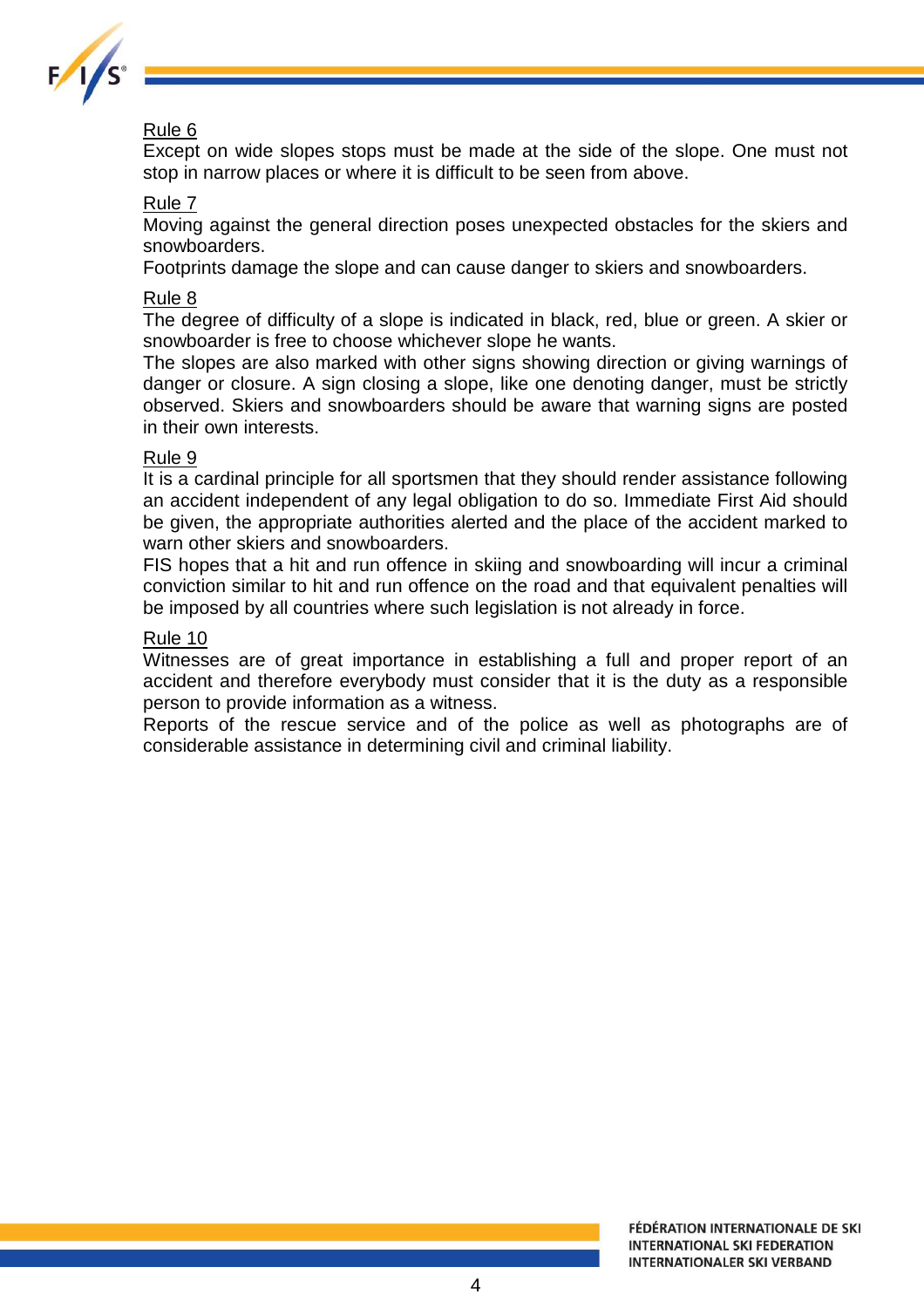

## **II. Rules of Conduct for Cross-Country Skiers**

## **1. Respect for others**

A cross-country skier must ski in such a manner that he does not endanger or prejudice others.

## **2. Respect for signs, direction and running style**

Trail marking signs must be respected on any trail marked with an indicated direction. A skier shall proceed only in that indicated direction and ski in the indicated running style.

## **3. Choice of trails and tracks**

On cross-country trails with more than one packed track, a skier should choose the right-hand track.

Skiers in groups must keep in the right track behind each other. With free running style, skiers shall keep to their right-hand-side of the trail.

## **4. Overtaking**

A skier is permitted to overtake and pass another skier to the left or right.

A skier ahead is not obliged to give way to an overtaking skier, but should allow a faster skier to pass whenever this is possible.

## **5. Encounter**

Cross-country skiers meeting while skiing opposite directions shall keep to their right.

A descending skier has priority.

## **6. Poles**

A cross-country skier shall make the utmost effort to keep his poles close to his body whenever near another skier.

## **7. Control of speed**

A cross-country skier, and especially going downhill, shall always adapt his speed to his personal ability and to the prevailing terrain and visibility and to the traffic on the course.

Every skier should keep a safe distance from the skiers ahead. As a last resort, an intentional fall should be used to avoid collision.

## **8. Keeping trails and tracks clear**

A skier who stops must leave the trail. In case of a fall, he shall clear the trail without delay.

## **9. Accident**

In case of an accident, everyone should render assistance.

## **10. Identification**

Everybody at an accident, whether witnesses, responsible parties or not, must establish their identity.